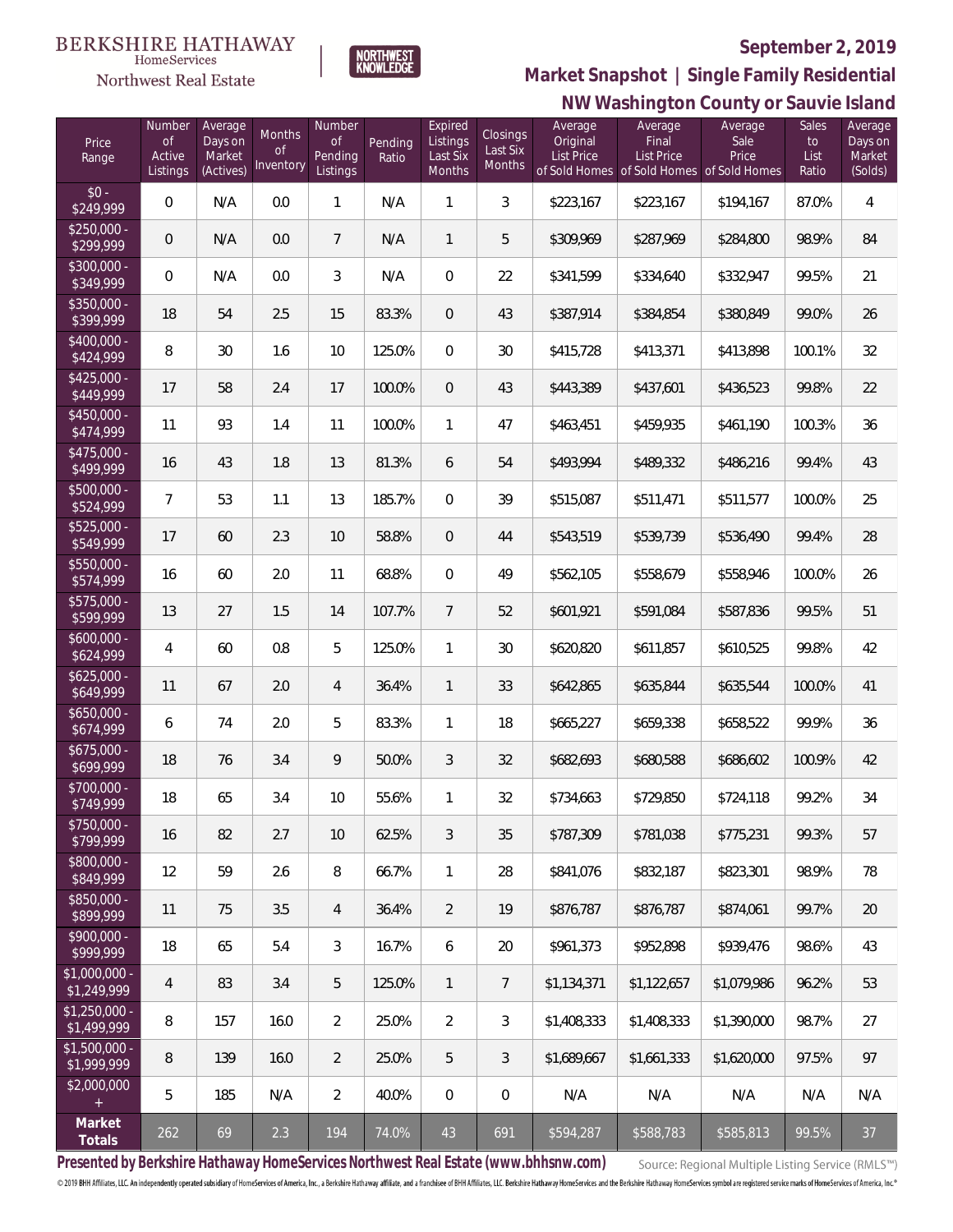#### **September 2, 2019**



**NORTHWEST**<br>KNOWLEDGE

Northwest Real Estate

**Market Snapshot | Single Family Residential**

**Beaverton, Aloha**

| Price<br>Range            | Number<br>of<br>Active<br>Listings | Average<br>Days on<br>Market<br>(Actives) | Months<br>Οf<br>Inventory | Number<br><b>of</b><br>Pending<br>Listings | Pending<br>Ratio | Expired<br>Listings<br>Last Six<br>Months | Closings<br>Last Six<br><b>Months</b> | Average<br>Original<br><b>List Price</b> | Average<br>Final<br>List Price<br>of Sold Homes of Sold Homes | Average<br>Sale<br>Price<br>of Sold Homes | Sales<br>to<br>List<br>Ratio | Average<br>Days on<br>Market<br>(Solds) |
|---------------------------|------------------------------------|-------------------------------------------|---------------------------|--------------------------------------------|------------------|-------------------------------------------|---------------------------------------|------------------------------------------|---------------------------------------------------------------|-------------------------------------------|------------------------------|-----------------------------------------|
| $$0 -$<br>\$274,999       | 4                                  | 33                                        | 1.3                       | 3                                          | 75.0%            | $\overline{0}$                            | 18                                    | \$255,011                                | \$251,867                                                     | \$245,474                                 | 97.5%                        | 26                                      |
| $$275,000 -$<br>\$299,999 | 12                                 | 27                                        | 1.6                       | 15                                         | 125.0%           | $\mathbf{1}$                              | 44                                    | \$293,206                                | \$289,719                                                     | \$289,624                                 | 100.0%                       | 37                                      |
| $$300,000 -$<br>\$324,999 | 7                                  | 20                                        | 0.6                       | $\overline{7}$                             | 100.0%           | $\mathbf{1}$                              | 72                                    | \$312,667                                | \$310,644                                                     | \$311,625                                 | 100.3%                       | 18                                      |
| $$325,000 -$<br>\$349,999 | 16                                 | 28                                        | 1.0                       | 23                                         | 143.8%           | 5                                         | 98                                    | \$336,315                                | \$335,139                                                     | \$336,563                                 | 100.4%                       | 16                                      |
| $$350,000 -$<br>\$374,999 | 21                                 | 39                                        | 1.1                       | 17                                         | 81.0%            | $\overline{4}$                            | 118                                   | \$360,802                                | \$359,232                                                     | \$362,237                                 | 100.8%                       | 18                                      |
| $$375,000 -$<br>\$399,999 | 35                                 | 44                                        | 1.4                       | 33                                         | 94.3%            | $\overline{7}$                            | 150                                   | \$389,273                                | \$386,247                                                     | \$386,115                                 | 100.0%                       | 25                                      |
| $$400,000 -$<br>\$424,999 | 37                                 | 45                                        | 1.8                       | 21                                         | 56.8%            | $\overline{4}$                            | 123                                   | \$409,706                                | \$407,354                                                     | \$411,945                                 | 101.1%                       | 15                                      |
| $$425,000 -$<br>\$449,999 | 37                                 | 48                                        | 1.9                       | 24                                         | 64.9%            | 2                                         | 116                                   | \$436,501                                | \$433,869                                                     | \$435,008                                 | 100.3%                       | 20                                      |
| $$450,000 -$<br>\$474,999 | 16                                 | 60                                        | 1.1                       | 20                                         | 125.0%           | $\mathbf{1}$                              | 91                                    | \$460,307                                | \$455,966                                                     | \$460,306                                 | 101.0%                       | 16                                      |
| $$475,000 -$<br>\$499,999 | 21                                 | 47                                        | 1.3                       | 15                                         | 71.4%            | $\overline{4}$                            | 95                                    | \$492,187                                | \$487,850                                                     | \$487,073                                 | 99.8%                        | 28                                      |
| $$500,000 -$<br>\$524,999 | 20                                 | 40                                        | 1.8                       | 6                                          | 30.0%            | $\overline{4}$                            | 65                                    | \$515,222                                | \$512,508                                                     | \$511,472                                 | 99.8%                        | 26                                      |
| $$525,000 -$<br>\$549,999 | 21                                 | 54                                        | 2.1                       | 21                                         | 100.0%           | 6                                         | 60                                    | \$547,615                                | \$537,539                                                     | \$537,204                                 | 99.9%                        | 43                                      |
| $$550,000 -$<br>\$574,999 | 13                                 | 76                                        | 1.4                       | $\, 8$                                     | 61.5%            | $\overline{2}$                            | 54                                    | \$568,170                                | \$563,439                                                     | \$561,409                                 | 99.6%                        | 36                                      |
| $$575,000 -$<br>\$599,999 | 18                                 | 62                                        | 2.6                       | 14                                         | 77.8%            | $\mathbf{1}$                              | 41                                    | \$596,109                                | \$586,596                                                     | \$587,684                                 | 100.2%                       | 55                                      |
| $$600,000 -$<br>\$624,999 | 9                                  | 135                                       | 2.5                       | 6                                          | 66.7%            | $\overline{4}$                            | 22                                    | \$611,232                                | \$609,373                                                     | \$609,979                                 | 100.1%                       | 33                                      |
| $$625,000 -$<br>\$649,999 | 6                                  | 122                                       | 3.3                       | $\overline{4}$                             | 66.7%            | 3                                         | 11                                    | \$627,880                                | \$629,698                                                     | \$633,306                                 | 100.6%                       | 18                                      |
| $$650,000 -$<br>\$674,999 | 3                                  | 65                                        | 1.6                       | 3                                          | 100.0%           | $\mathbf{1}$                              | 11                                    | \$694,340                                | \$668,449                                                     | \$660,592                                 | 98.8%                        | 83                                      |
| $$675,000 -$<br>\$699,999 | 9                                  | 59                                        | 2.5                       | 4                                          | 44.4%            | 3                                         | 22                                    | \$706,668                                | \$683,031                                                     | \$683,923                                 | 100.1%                       | 54                                      |
| $$700,000 -$<br>\$724,999 | 4                                  | 65                                        | 4.8                       | $\overline{2}$                             | 50.0%            | $\boldsymbol{0}$                          | 5                                     | \$753,762                                | \$720,762                                                     | \$712,400                                 | 98.8%                        | 99                                      |
| $$725,000 -$<br>\$749,999 | $\overline{4}$                     | 39                                        | 8.0                       | $\overline{2}$                             | 50.0%            | $\mathbf{1}$                              | 3                                     | \$759,500                                | \$749,500                                                     | \$733,167                                 | 97.8%                        | 39                                      |
| $$750,000 -$<br>\$799,999 | 8                                  | 67                                        | 6.9                       | $\overline{2}$                             | 25.0%            | $\mathbf{1}$                              | $\overline{7}$                        | \$801,984                                | \$773,841                                                     | \$765,634                                 | 98.9%                        | 41                                      |
| $$800,000 -$<br>\$849,999 | 7                                  | 77                                        | 7.0                       | $\overline{0}$                             | 0.0%             | $\overline{0}$                            | 6                                     | \$855,658                                | \$855,658                                                     | \$813,000                                 | 95.0%                        | 16                                      |
| $$850,000 -$<br>\$899,999 | 3                                  | 61                                        | 18.0                      | $\mathbf{1}$                               | 33.3%            | 0                                         | 1                                     | \$974,900                                | \$899,900                                                     | \$870,000                                 | 96.7%                        | 67                                      |
| $$900,000 -$<br>\$999,999 | 8                                  | 96                                        | 24.0                      | $\overline{0}$                             | 0.0%             | $\overline{2}$                            | $\overline{2}$                        | \$999,500                                | \$999,500                                                     | \$970,000                                 | 97.0%                        | 38                                      |
| \$1,000,000<br>$+$        | 9                                  | 77                                        | 18.0                      | $\overline{2}$                             | 22.2%            | $\overline{2}$                            | $\sqrt{3}$                            | \$1,600,000                              | \$1,516,333                                                   | \$1,474,667                               | 97.3%                        | 52                                      |
| Market<br>Totals          | 348                                | 53                                        | 1.7                       | 253                                        | 72.7%            | 59                                        | 1238                                  | \$446,831                                | \$442,403                                                     | \$442,935                                 | 100.1%                       | 26                                      |

**Presented by Berkshire Hathaway HomeServices Northwest Real Estate (www.bhhsnw.com)**

Source: Regional Multiple Listing Service (RMLS™)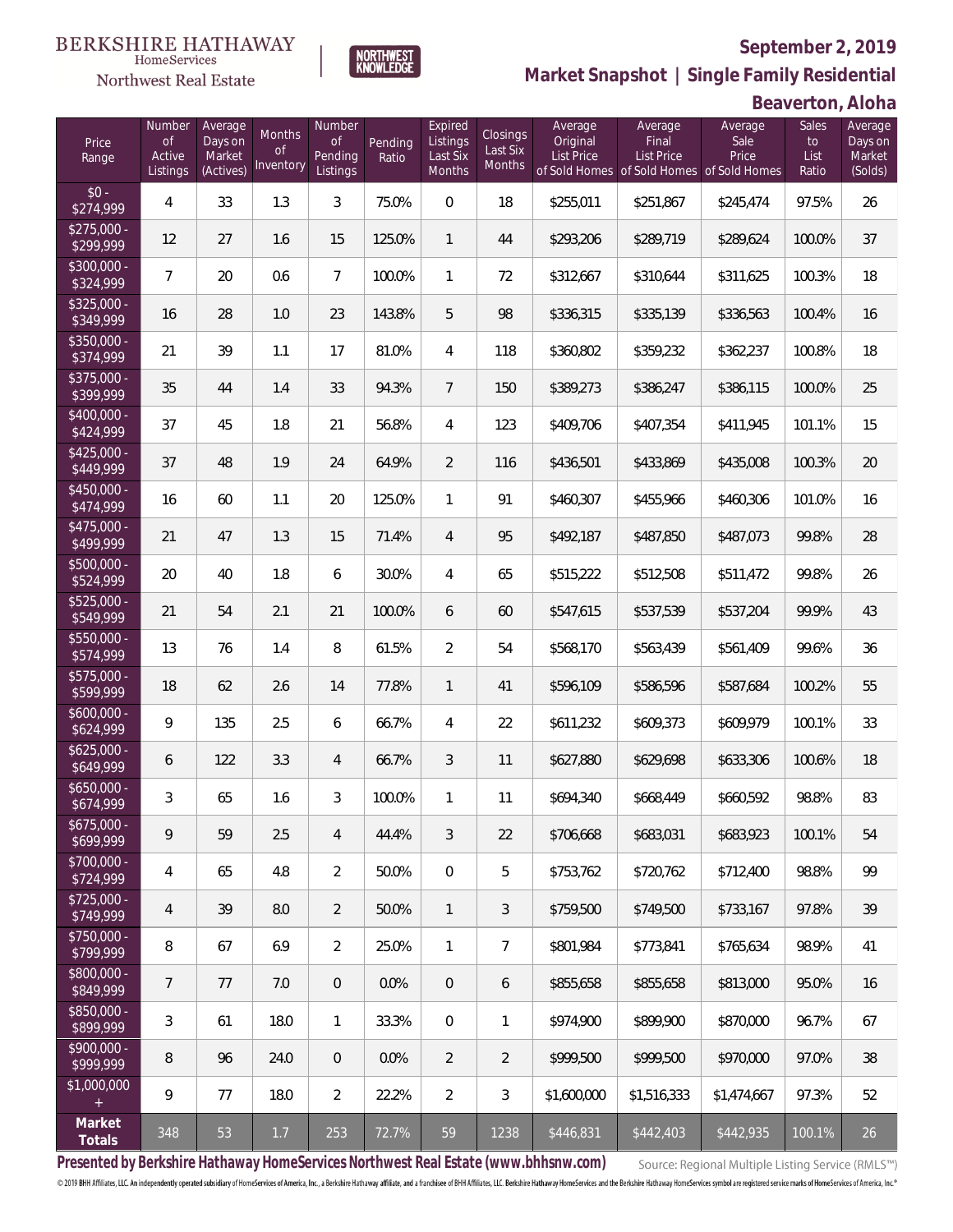### **September 2, 2019**



**NORTHWEST**<br>KNOWLEDGE

Northwest Real Estate

**Market Snapshot | Single Family Residential**

**Tigard, Tualatin**

| Price<br>Range            | Number<br><b>of</b><br>Active<br>Listings | Average<br>Days on<br>Market<br>(Actives) | Months<br>0f<br>Inventory | Number<br><b>of</b><br>Pending<br>Listings | Pending<br>Ratio | Expired<br>Listings<br>Last Six<br>Months | Closings<br>Last Six<br>Months | Average<br>Original<br>List Price | Average<br>Final<br><b>List Price</b><br>of Sold Homes of Sold Homes of Sold Homes | Average<br>Sale<br>Price | Sales<br>to<br>List<br>Ratio | Average<br>Days on<br>Market<br>(Solds) |
|---------------------------|-------------------------------------------|-------------------------------------------|---------------------------|--------------------------------------------|------------------|-------------------------------------------|--------------------------------|-----------------------------------|------------------------------------------------------------------------------------|--------------------------|------------------------------|-----------------------------------------|
| $$0 -$<br>\$299,999       | 3                                         | 22                                        | 1.1                       | $\overline{2}$                             | 66.7%            | $\mathbf{1}$                              | 17                             | \$278,582                         | \$280,111                                                                          | \$280,674                | 100.2%                       | 33                                      |
| \$300,000 -<br>\$324,999  | 1                                         | 3                                         | 0.4                       | 3                                          | 300.0%           | $\mathbf{1}$                              | 17                             | \$320,673                         | \$309,844                                                                          | \$311,253                | 100.5%                       | 53                                      |
| $$325,000 -$<br>\$349,999 | 8                                         | 47                                        | 3.2                       | 5                                          | 62.5%            | $\mathbf{1}$                              | 15                             | \$343,013                         | \$338,079                                                                          | \$335,633                | 99.3%                        | 12                                      |
| $$350,000 -$<br>\$374,999 | 5                                         | 67                                        | 0.9                       | 5                                          | 100.0%           | $\overline{0}$                            | 33                             | \$366,515                         | \$365,360                                                                          | \$359,474                | 98.4%                        | 27                                      |
| $$375,000 -$<br>\$399,999 | 5                                         | 53                                        | 0.5                       | 18                                         | 360.0%           | $\Omega$                                  | 60                             | \$393,773                         | \$388,947                                                                          | \$388,818                | 100.0%                       | 22                                      |
| $$400,000 -$<br>\$424,999 | 20                                        | 48                                        | 1.6                       | 12                                         | 60.0%            | $\overline{0}$                            | 73                             | \$414,557                         | \$410,330                                                                          | \$411,671                | 100.3%                       | 22                                      |
| $$425,000 -$<br>\$449,999 | 19                                        | 41                                        | 1.8                       | 24                                         | 126.3%           | 5                                         | 65                             | \$435,588                         | \$433,617                                                                          | \$435,438                | 100.4%                       | 12                                      |
| $$450,000 -$<br>\$474,999 | 8                                         | 51                                        | 0.8                       | 13                                         | 162.5%           | $\overline{2}$                            | 63                             | \$470,345                         | \$462,884                                                                          | \$462,888                | 100.0%                       | 32                                      |
| $$475,000 -$<br>\$499,999 | 17                                        | 49                                        | 1.6                       | 17                                         | 100.0%           | 3                                         | 62                             | \$492,951                         | \$486,811                                                                          | \$486,713                | 100.0%                       | 29                                      |
| $$500,000 -$<br>\$524,999 | 12                                        | 52                                        | 2.3                       | 8                                          | 66.7%            | $\mathbf{1}$                              | 32                             | \$520,387                         | \$514,563                                                                          | \$511,830                | 99.5%                        | 43                                      |
| $$525,000 -$<br>\$549,999 | 20                                        | 82                                        | 3.1                       | 13                                         | 65.0%            | $\mathbf{1}$                              | 39                             | \$547,689                         | \$540,969                                                                          | \$536,006                | 99.1%                        | 32                                      |
| \$550,000 -<br>\$574,999  | 9                                         | 70                                        | 1.5                       | 6                                          | 66.7%            | 5                                         | 35                             | \$568,815                         | \$563,422                                                                          | \$561,952                | 99.7%                        | 33                                      |
| \$575,000 -<br>\$599,999  | 17                                        | 86                                        | 2.1                       | $\overline{7}$                             | 41.2%            | 3                                         | 48                             | \$595,896                         | \$588,590                                                                          | \$589,424                | 100.1%                       | 29                                      |
| $$600,000 -$<br>\$624,999 | $\overline{7}$                            | 76                                        | 2.3                       | 9                                          | 128.6%           | $\mathbf{1}$                              | 18                             | \$619,543                         | \$612,903                                                                          | \$611,069                | 99.7%                        | 44                                      |
| $$625,000 -$<br>\$649,999 | 8                                         | 57                                        | 3.4                       | 4                                          | 50.0%            | $\mathbf{1}$                              | 14                             | \$643,165                         | \$639,951                                                                          | \$634,059                | 99.1%                        | 18                                      |
| $$650,000 -$<br>\$674,999 | 1                                         | 77                                        | 0.5                       | $\mathbf{1}$                               | 100.0%           | $\mathbf{1}$                              | 11                             | \$679,450                         | \$667,195                                                                          | \$665.354                | 99.7%                        | 54                                      |
| $$675,000 -$<br>\$699,999 | 11                                        | 50                                        | 13.2                      | $\overline{2}$                             | 18.2%            | $\overline{0}$                            | 5                              | \$689,400                         | \$689,400                                                                          | \$682,400                | 99.0%                        | 26                                      |
| \$700,000 -<br>\$724,999  | 4                                         | 42                                        | 3.4                       | $\theta$                                   | 0.0%             | $\mathbf{1}$                              | $\overline{7}$                 | \$720,386                         | \$713,957                                                                          | \$708,148                | 99.2%                        | 27                                      |
| $$725,000 -$<br>\$749,999 | 4                                         | 87                                        | 2.7                       | 3                                          | 75.0%            | $\overline{2}$                            | 9                              | \$761,589                         | \$747,022                                                                          | \$736,890                | 98.6%                        | 56                                      |
| \$750,000 -<br>\$799,999  | 11                                        | 109                                       | 6.0                       | $\overline{4}$                             | 36.4%            | $\mathbf{1}$                              | 11                             | \$794,045                         | \$787,491                                                                          | \$779,082                | 98.9%                        | 56                                      |
| \$800,000 -<br>849,999    | 5                                         | 62                                        | 3.8                       | $\mathbf{1}$                               | 20.0%            | $\boldsymbol{0}$                          | 8                              | \$849,694                         | \$841,319                                                                          | \$821,531                | 97.6%                        | 44                                      |
| \$850,000 -<br>\$899,999  | 3                                         | 69                                        | 18.0                      | $\overline{0}$                             | 0.0%             | 3                                         | $\mathbf{1}$                   | \$889,900                         | \$875,000                                                                          | \$880,000                | 100.6%                       | 48                                      |
| $$900,000 -$<br>\$949,999 | 1                                         | 45                                        | 3.0                       | $\mathbf 0$                                | 0.0%             | $\overline{2}$                            | $\overline{2}$                 | \$947,495                         | \$919,495                                                                          | \$910,051                | 99.0%                        | 76                                      |
| $$950,000 -$<br>\$999,999 | $\overline{4}$                            | 110                                       | N/A                       | $\mathbf{1}$                               | 25.0%            | $\mathbf{1}$                              | $\mathbf 0$                    | N/A                               | N/A                                                                                | N/A                      | N/A                          | N/A                                     |
| \$1,000,000<br>$+$        | 12                                        | 121                                       | 14.4                      | $\overline{0}$                             | 0.0%             | 6                                         | 5                              | \$1,399,200                       | \$1,389,200                                                                        | \$1,303,600              | 93.8%                        | 48                                      |
| Market<br>Totals          | 215                                       | 66                                        | 2.0                       | 158                                        | 73.5%            | 42                                        | 650                            | \$499,439                         | \$493,946                                                                          | \$491,973                | 99.6%                        | 29                                      |

**Presented by Berkshire Hathaway HomeServices Northwest Real Estate (www.bhhsnw.com)**

Source: Regional Multiple Listing Service (RMLS™)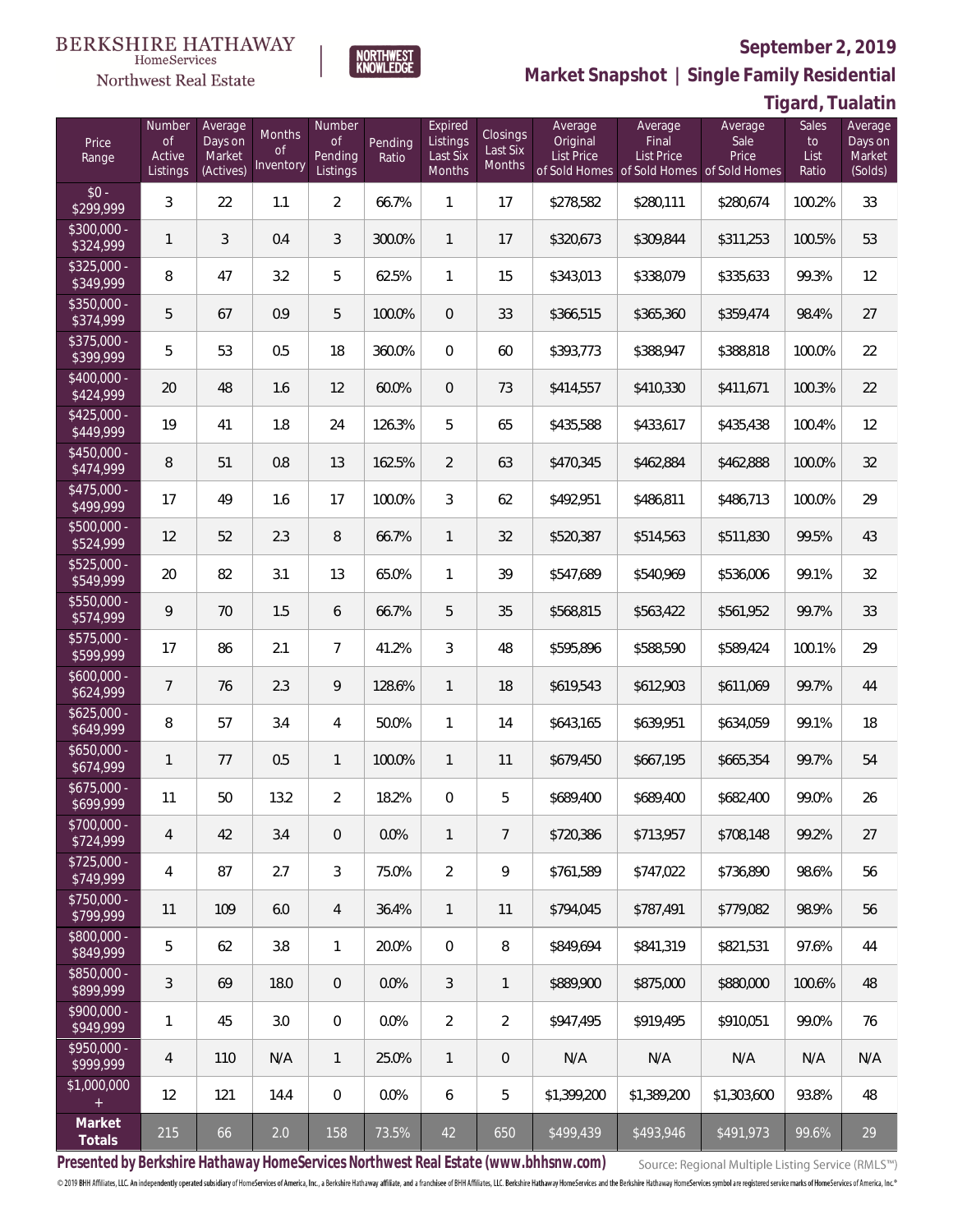#### **BERKSHIRE HATHAWAY** HomeServices

**NORTHWEST**<br>KNOWLEDGE



### **September 2, 2019**



**Sherwood**

| Price<br>Range                | Number<br><b>of</b><br>Active<br>Listings | Average<br>Days on<br>Market<br>(Actives) | Months<br>Οf<br>Inventory | Number<br><b>of</b><br>Pending<br>Listings | Pending<br>Ratio | Expired<br>Listings<br>Last Six<br>Months | Closings<br>Last Six<br>Months | Average<br>Original<br><b>List Price</b> | Average<br>Final<br>List Price<br>of Sold Homes of Sold Homes of Sold Homes | Average<br>Sale<br>Price | Sales<br>to<br>List<br>Ratio | Average<br>Days on<br>Market<br>(Solds) |
|-------------------------------|-------------------------------------------|-------------------------------------------|---------------------------|--------------------------------------------|------------------|-------------------------------------------|--------------------------------|------------------------------------------|-----------------------------------------------------------------------------|--------------------------|------------------------------|-----------------------------------------|
| $$0 -$<br>\$299,999           | $\mathbf{1}$                              | 132                                       | 1.5                       | $\overline{0}$                             | 0.0%             | $\overline{0}$                            | $\overline{4}$                 | \$288,700                                | \$288,700                                                                   | \$285,022                | 98.7%                        | 41                                      |
| $$300,000 -$<br>\$324,999     | $\overline{2}$                            | 16                                        | 0.8                       | 4                                          | 200.0%           | $\overline{0}$                            | 16                             | \$313,469                                | \$308,697                                                                   | \$310,000                | 100.4%                       | 26                                      |
| $$325,000 -$<br>\$349,999     | $\overline{a}$                            | 55                                        | 1.1                       | $\overline{2}$                             | 100.0%           | $\mathbf{0}$                              | 11                             | \$343,536                                | \$342,118                                                                   | \$340,836                | 99.6%                        | 13                                      |
| $$350,000 -$<br>\$374,999     | $\overline{4}$                            | 31                                        | 2.2                       | $\overline{0}$                             | 0.0%             | $\mathbf{1}$                              | 11                             | \$369,562                                | \$369,925                                                                   | \$366,791                | 99.2%                        | 15                                      |
| $$375,000 -$<br>\$399,999     | $\mathfrak{Z}$                            | 31                                        | 1.5                       | 11                                         | 366.7%           | $\overline{0}$                            | 12                             | \$393,050                                | \$388,033                                                                   | \$387,420                | 99.8%                        | 21                                      |
| $$400,000 -$<br>\$424,999     | $\overline{2}$                            | 39                                        | 0.5                       | 5                                          | 250.0%           | $\overline{0}$                            | 25                             | \$412,648                                | \$409,928                                                                   | \$410,468                | 100.1%                       | 20                                      |
| $$425,000 -$<br>\$449,999     | 8                                         | 33                                        | 1.7                       | 5                                          | 62.5%            | $\mathbf{1}$                              | 28                             | \$439,793                                | \$435,600                                                                   | \$434,506                | 99.7%                        | 23                                      |
| $$450,000 -$<br>\$474,999     | 3                                         | 29                                        | 1.4                       | 4                                          | 133.3%           | $\overline{2}$                            | 13                             | \$464,054                                | \$459,523                                                                   | \$458,462                | 99.8%                        | 16                                      |
| $$475,000 -$<br>\$499,999     | 9                                         | 47                                        | 3.9                       | 3                                          | 33.3%            | $\mathbf{1}$                              | 14                             | \$487,064                                | \$486,207                                                                   | \$487,357                | 100.2%                       | 12                                      |
| $$500,000 -$<br>\$524,999     | 5                                         | 23                                        | 2.5                       | $\overline{2}$                             | 40.0%            | $\mathbf{1}$                              | 12                             | \$524,092                                | \$514,783                                                                   | \$514,242                | 99.9%                        | 45                                      |
| $$525,000 -$<br>\$549,999     | 4                                         | 81                                        | 1.4                       | $\overline{0}$                             | 0.0%             | $\overline{0}$                            | 17                             | \$537,341                                | \$534,176                                                                   | \$536,535                | 100.4%                       | 26                                      |
| \$550,000 -<br>\$574,999      | $\mathbf{1}$                              | 12                                        | 1.2                       | $\overline{0}$                             | 0.0%             | $\mathbf{1}$                              | 5                              | \$556,380                                | \$554,380                                                                   | \$557,680                | 100.6%                       | 23                                      |
| $$575,000 -$<br>\$599,999     | $\overline{a}$                            | 40                                        | 1.2                       | 4                                          | 200.0%           | $\overline{0}$                            | 10                             | \$590,989                                | \$586,560                                                                   | \$583,887                | 99.5%                        | 70                                      |
| $$600,000 -$<br>\$624,999     | 4                                         | 107                                       | 4.0                       | 4                                          | 100.0%           | $\overline{0}$                            | 6                              | \$623,983                                | \$618,150                                                                   | \$611,329                | 98.9%                        | 20                                      |
| $$625,000 -$<br>\$649,999     | 4                                         | 42                                        | 6.0                       | 1                                          | 25.0%            | $\mathbf{0}$                              | 4                              | \$646,670                                | \$646,670                                                                   | \$639,325                | 98.9%                        | 41                                      |
| $$650,000 -$<br>\$674,999     | 0                                         | N/A                                       | 0.0                       | $\mathbf{1}$                               | N/A              | $\overline{0}$                            | 6                              | \$649,583                                | \$653,750                                                                   | \$660,717                | 101.1%                       | 34                                      |
| $$675,000 -$<br>\$699,999     | $\overline{a}$                            | 88                                        | 6.0                       | 3                                          | 150.0%           | $\overline{0}$                            | $\overline{2}$                 | \$734,250                                | \$709,750                                                                   | \$686,000                | 96.7%                        | 115                                     |
| \$700,000 -<br>\$724,999      | $\mathsf{O}\xspace$                       | N/A                                       | 0.0                       | $\mathbf 0$                                | N/A              | 0                                         | $\overline{2}$                 | \$722,450                                | \$722,450                                                                   | \$711,875                | 98.5%                        | 22                                      |
| $$725,000 -$<br>\$749,999     | 1                                         | 20                                        | 3.0                       | $\mathbf{1}$                               | 100.0%           | $\mathbf 0$                               | $\overline{2}$                 | \$769,950                                | \$759,950                                                                   | \$741,940                | 97.6%                        | 22                                      |
| \$750,000 -<br>\$799,999      | $\overline{2}$                            | 100                                       | 4.0                       | $\overline{0}$                             | 0.0%             | $\overline{0}$                            | 3                              | \$774,667                                | \$774,667                                                                   | \$776,300                | 100.2%                       | 20                                      |
| \$800,000 -<br>\$899,999      | 4                                         | 105                                       | 8.0                       | $\overline{2}$                             | 50.0%            | $\mathbf 0$                               | $\mathfrak{Z}$                 | \$863,267                                | \$846,300                                                                   | \$850,000                | 100.4%                       | 43                                      |
| \$900,000 -<br>\$999,999      | $\sqrt{3}$                                | 108                                       | 2.3                       | $\overline{0}$                             | 0.0%             | $\mathfrak{Z}$                            | $\, 8$                         | \$1,033,625                              | \$988,488                                                                   | \$949,575                | 96.1%                        | 71                                      |
| \$1,000,000 -<br>\$1,249,999  | 3                                         | 90                                        | 2.6                       | 3                                          | 100.0%           | $\mathbf{1}$                              | $\overline{7}$                 | \$1,133,293                              | \$1,133,293                                                                 | \$1,084,063              | 95.7%                        | 38                                      |
| $$1,250,000 -$<br>\$1,499,999 | $\overline{7}$                            | 201                                       | 10.5                      | $\mathbf{1}$                               | 14.3%            | $\overline{1}$                            | $\overline{4}$                 | \$1,371,250                              | \$1,352,500                                                                 | \$1,352,500              | 100.0%                       | 93                                      |
| \$1,500,000<br>$+$            | 8                                         | 324                                       | 48.0                      | 4                                          | 50.0%            | $\mathfrak{Z}$                            | $\mathbf{1}$                   | \$1,895,000                              | \$1,895,000                                                                 | \$1,750,000              | 92.3%                        | 56                                      |
| Market<br>Totals              | 84                                        | 94                                        | 2.2                       | 60                                         | 71.4%            | 15                                        | 226                            | \$537,637                                | \$532,370                                                                   | \$528,125                | 99.2%                        | $30\,$                                  |

**Presented by Berkshire Hathaway HomeServices Northwest Real Estate (www.bhhsnw.com)**

Source: Regional Multiple Listing Service (RMLS™)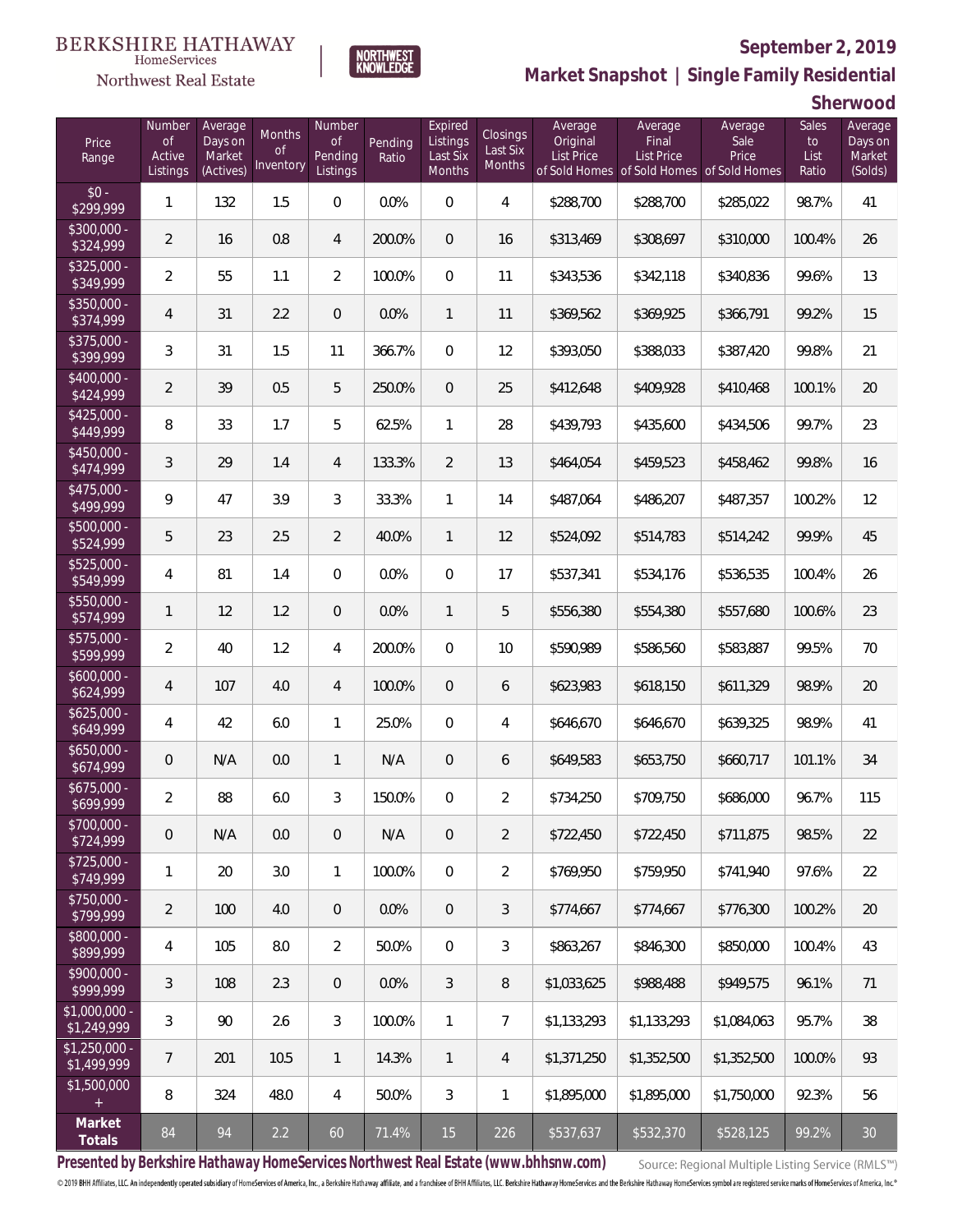#### **BERKSHIRE HATHAWAY** HomeServices

### Northwest Real Estate

### **September 2, 2019**



**Market Snapshot | Single Family Residential**

**Wilsonville**

| Price<br>Range            | Number<br><b>of</b><br>Active<br>Listings | Average<br>Days on<br>Market<br>(Actives) | Months<br>Οf<br>Inventory | Number<br><b>of</b><br>Pending<br>Listings | Pending<br>Ratio | Expired<br>Listings<br>Last Six<br>Months | Closings<br>Last Six<br>Months | Average<br>Original<br><b>List Price</b> | Average<br>Final<br><b>List Price</b><br>of Sold Homes of Sold Homes of Sold Homes | Average<br>Sale<br>Price | <b>Sales</b><br>to<br>List<br>Ratio | Average<br>Days on<br>Market<br>(Solds) |
|---------------------------|-------------------------------------------|-------------------------------------------|---------------------------|--------------------------------------------|------------------|-------------------------------------------|--------------------------------|------------------------------------------|------------------------------------------------------------------------------------|--------------------------|-------------------------------------|-----------------------------------------|
| $$0 -$<br>\$299,999       | 0                                         | N/A                                       | 0.0                       | 1                                          | N/A              | $\overline{0}$                            | 3                              | \$286,650                                | \$276,633                                                                          | \$275,617                | 99.6%                               | 40                                      |
| $$300,000 -$<br>\$324,999 | $\overline{2}$                            | 47                                        | 4.0                       | $\mathbf{1}$                               | 50.0%            | $\overline{0}$                            | 3                              | \$320,333                                | \$317,300                                                                          | \$315,967                | 99.6%                               | 72                                      |
| $$325,000 -$<br>\$349,999 | $\overline{2}$                            | 10                                        | 6.0                       | $\overline{2}$                             | 100.0%           | $\overline{0}$                            | $\overline{2}$                 | \$347,425                                | \$347,425                                                                          | \$347,450                | 100.0%                              | 21                                      |
| $$350,000 -$<br>\$374,999 | 1                                         | 70                                        | 1.5                       | 0                                          | 0.0%             | $\overline{0}$                            | 4                              | \$379,225                                | \$366,749                                                                          | \$358,000                | 97.6%                               | 35                                      |
| $$375,000 -$<br>\$399,999 | 5                                         | 23                                        | 2.1                       | 3                                          | 60.0%            | $\overline{0}$                            | 14                             | \$385,214                                | \$384,857                                                                          | \$386,096                | 100.3%                              | 10                                      |
| $$400,000 -$<br>\$424,999 | 5                                         | 67                                        | 1.9                       | 6                                          | 120.0%           | $\mathbf{1}$                              | 16                             | \$418,061                                | \$416,355                                                                          | \$411,411                | 98.8%                               | 65                                      |
| $$425,000 -$<br>\$449,999 | 5                                         | 49                                        | 1.3                       | 4                                          | 80.0%            | $\overline{0}$                            | 24                             | \$440,024                                | \$435,674                                                                          | \$434,624                | 99.8%                               | 30                                      |
| $$450,000 -$<br>\$474,999 | 8                                         | 39                                        | 2.1                       | 3                                          | 37.5%            | $\overline{0}$                            | 23                             | \$466,952                                | \$462,065                                                                          | \$459,547                | 99.5%                               | 38                                      |
| $$475,000 -$<br>\$499,999 | 8                                         | 66                                        | 2.0                       | 8                                          | 100.0%           | $\mathbf{1}$                              | 24                             | \$493,683                                | \$487,399                                                                          | \$485,189                | 99.5%                               | 40                                      |
| \$500,000 -<br>\$524,999  | 11                                        | 69                                        | 3.1                       | 3                                          | 27.3%            | $\overline{0}$                            | 21                             | \$525,640                                | \$515,545                                                                          | \$508,548                | 98.6%                               | 40                                      |
| \$525,000 -<br>\$549,999  | 9                                         | 83                                        | 2.5                       | $\overline{7}$                             | 77.8%            | $\overline{0}$                            | 22                             | \$536,013                                | \$533,645                                                                          | \$533,223                | 99.9%                               | 27                                      |
| $$550,000 -$<br>\$574,999 | $\overline{2}$                            | 15                                        | 1.3                       | $\mathbf{1}$                               | 50.0%            | $\overline{0}$                            | 9                              | \$575,200                                | \$566,522                                                                          | \$559,365                | 98.7%                               | 34                                      |
| \$575,000 -<br>\$599,999  | 7                                         | 99                                        | 3.8                       | $\overline{2}$                             | 28.6%            | $\mathbf{1}$                              | 11                             | \$596,517                                | \$591,417                                                                          | \$588,824                | 99.6%                               | 55                                      |
| $$600,000 -$<br>\$624,999 | $\overline{2}$                            | 31                                        | 0.9                       | $\mathbf{1}$                               | 50.0%            | $\overline{0}$                            | 13                             | \$636,800                                | \$622,350                                                                          | \$611,568                | 98.3%                               | 47                                      |
| $$625,000 -$<br>\$649,999 | 5                                         | 67                                        | 5.0                       | $\overline{2}$                             | 40.0%            | $\overline{0}$                            | 6                              | \$657,300                                | \$651,433                                                                          | \$643,133                | 98.7%                               | 120                                     |
| $$650,000 -$<br>\$674,999 | 5                                         | 28                                        | 3.0                       | $\overline{0}$                             | 0.0%             | $\mathbf{1}$                              | 10                             | \$720,740                                | \$703,340                                                                          | \$660,570                | 93.9%                               | 114                                     |
| $$675,000 -$<br>\$699,999 | $\overline{2}$                            | 65                                        | 1.1                       | 1                                          | 50.0%            | $\overline{0}$                            | 11                             | \$704,709                                | \$697,300                                                                          | \$686,130                | 98.4%                               | 53                                      |
| \$700,000 -<br>\$724,999  | 0                                         | N/A                                       | 0.0                       | $\mathbf 0$                                | N/A              | $\mathbf{1}$                              | 5                              | \$711,000                                | \$710,000                                                                          | \$704,400                | 99.2%                               | 17                                      |
| $$725,000 -$<br>\$749,999 | $\overline{2}$                            | 410                                       | N/A                       | $\boldsymbol{0}$                           | 0.0%             | $\mathbf 0$                               | $\mathbf 0$                    | N/A                                      | N/A                                                                                | N/A                      | N/A                                 | N/A                                     |
| \$750,000 -<br>\$774,999  | $\mathbf{1}$                              | 3                                         | 1.2                       | $\overline{0}$                             | 0.0%             | $\mathbf{1}$                              | 5                              | \$771,000                                | \$764,000                                                                          | \$759,529                | 99.4%                               | 103                                     |
| $$775,000 -$<br>\$799,999 | 0                                         | N/A                                       | N/A                       | $\overline{0}$                             | N/A              | $\mathbf 0$                               | $\,0\,$                        | N/A                                      | N/A                                                                                | N/A                      | N/A                                 | N/A                                     |
| \$800,000 -<br>\$824,999  | $\overline{2}$                            | 68                                        | 12.0                      | $\overline{0}$                             | 0.0%             | $\overline{0}$                            | $\mathbf{1}$                   | \$796,000                                | \$796,000                                                                          | \$800,000                | 100.5%                              | $\, 8$                                  |
| \$825,000 -<br>\$849,999  | 0                                         | N/A                                       | N/A                       | $\overline{0}$                             | N/A              | $\mathbf 0$                               | $\,0\,$                        | N/A                                      | N/A                                                                                | N/A                      | N/A                                 | N/A                                     |
| \$850,000 -<br>\$899,999  | $\mathbf{1}$                              | 25                                        | 1.5                       | $\overline{0}$                             | 0.0%             | $\overline{0}$                            | $\overline{4}$                 | \$955,975                                | \$893,725                                                                          | \$878,026                | 98.2%                               | 65                                      |
| \$900,000<br>$\pm$        | 14                                        | 83                                        | 8.4                       | 5                                          | 35.7%            | $\mathbf{1}$                              | 10                             | \$1,876,200                              | \$1,851,200                                                                        | \$1,776,735              | 96.0%                               | 86                                      |
| Market<br>Totals          | 99                                        | 68                                        | 2.5                       | 50                                         | 50.5%            | $\overline{7}$                            | 241                            | \$588,407                                | \$580,503                                                                          | \$571,858                | 98.5%                               | 47                                      |

**Presented by Berkshire Hathaway HomeServices Northwest Real Estate (www.bhhsnw.com)**

Source: Regional Multiple Listing Service (RMLS™)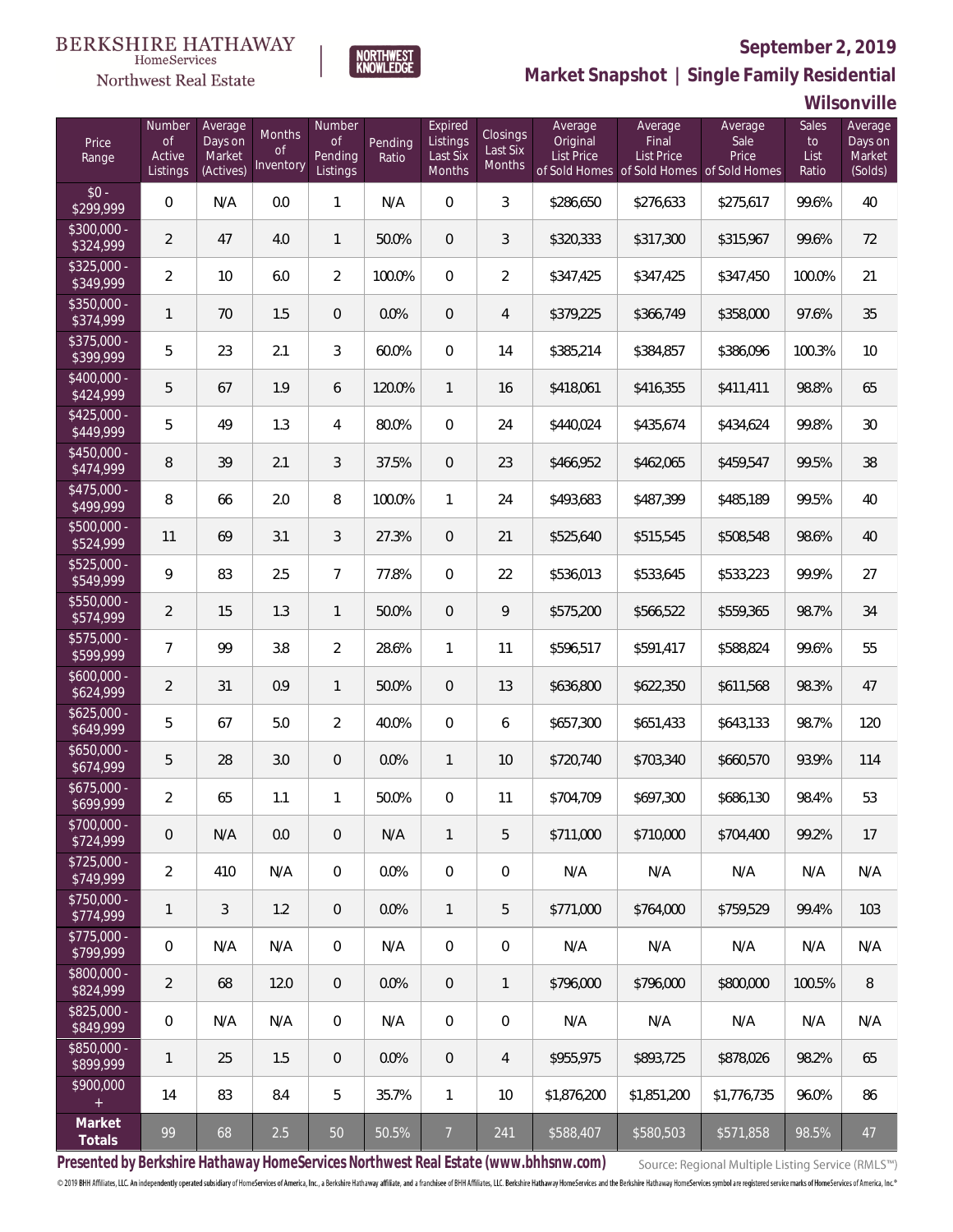#### **BERKSHIRE HATHAWAY** HomeServices

## Northwest Real Estate



### **September 2, 2019**

**Market Snapshot | Single Family Residential**

**Hillsboro**

| Price<br>Range            | Number<br>$\mathsf{of}$<br>Active<br>Listings | Average<br>Days on<br>Market<br>(Actives) | Months<br><b>of</b><br>Inventory | Number<br>Οf<br>Pending<br>Listings | Pending<br>Ratio | Expired<br>Listings<br>Last Six<br><b>Months</b> | Closings<br>Last Six<br>Months | Average<br>Original<br>List Price | Average<br>Final<br><b>List Price</b><br>of Sold Homes of Sold Homes of Sold Homes | Average<br>Sale<br>Price | Sales<br>to<br>List<br>Ratio | Average<br>Days on<br>Market<br>(Solds) |
|---------------------------|-----------------------------------------------|-------------------------------------------|----------------------------------|-------------------------------------|------------------|--------------------------------------------------|--------------------------------|-----------------------------------|------------------------------------------------------------------------------------|--------------------------|------------------------------|-----------------------------------------|
| $$0 -$<br>\$249,999       | 3                                             | 57                                        | 2.0                              | $\overline{0}$                      | 0.0%             | $\Omega$                                         | 9                              | \$233,261                         | \$220,606                                                                          | \$204,333                | 92.6%                        | 48                                      |
| $$250.000 -$<br>\$274,999 | $\overline{2}$                                | 76                                        | 1.5                              | $\overline{2}$                      | 100.0%           | $\overline{0}$                                   | 8                              | \$260,350                         | \$259,100                                                                          | \$262,563                | 101.3%                       | 12                                      |
| $$275.000 -$<br>\$299,999 | 10                                            | 37                                        | 3.2                              | 3                                   | 30.0%            | $\mathbf{1}$                                     | 19                             | \$291,363                         | \$288,995                                                                          | \$287,737                | 99.6%                        | 14                                      |
| $$300.000 -$<br>\$324,999 | $\overline{2}$                                | 14                                        | 0.5                              | 5                                   | 250.0%           | $\overline{2}$                                   | 25                             | \$313,784                         | \$311,524                                                                          | \$310,672                | 99.7%                        | 20                                      |
| $$325.000 -$<br>\$349,999 | 9                                             | 34                                        | 0.7                              | 15                                  | 166.7%           | 3                                                | 75                             | \$339,884                         | \$335,784                                                                          | \$337,592                | 100.5%                       | 29                                      |
| $$350,000 -$<br>\$374,999 | 16                                            | 50                                        | 1.0                              | 33                                  | 206.3%           | $\overline{0}$                                   | 93                             | \$364,798                         | \$362,592                                                                          | \$363,280                | 100.2%                       | 27                                      |
| $$375,000 -$<br>\$399,999 | 28                                            | 52                                        | 1.7                              | 22                                  | 78.6%            | $\overline{7}$                                   | 99                             | \$386,667                         | \$383,860                                                                          | \$385,909                | 100.5%                       | 20                                      |
| $$400,000 -$<br>\$424,999 | 13                                            | 67                                        | 0.8                              | 9                                   | 69.2%            | $\overline{0}$                                   | 98                             | \$413,619                         | \$410,671                                                                          | \$411,623                | 100.2%                       | 20                                      |
| $$425,000 -$<br>\$449,999 | 19                                            | 43                                        | 1.4                              | 12                                  | 63.2%            | 3                                                | 81                             | \$438,012                         | \$434,117                                                                          | \$435,111                | 100.2%                       | 27                                      |
| $$450.000 -$<br>\$474,999 | 23                                            | 38                                        | 3.1                              | 14                                  | 60.9%            | 3                                                | 44                             | \$463,356                         | \$459,556                                                                          | \$460,332                | 100.2%                       | 24                                      |
| $$475,000 -$<br>\$499,999 | 10                                            | 79                                        | 2.2                              | 8                                   | 80.0%            | 5                                                | 27                             | \$486,183                         | \$484,254                                                                          | \$484,329                | 100.0%                       | 26                                      |
| \$500,000 -<br>\$524,999  | 9                                             | 53                                        | 2.1                              | $\, 8$                              | 88.9%            | $\overline{0}$                                   | 26                             | \$521,195                         | \$513,797                                                                          | \$510,963                | 99.4%                        | 48                                      |
| $$525,000 -$<br>\$549,999 | 13                                            | 84                                        | 2.4                              | $\overline{7}$                      | 53.8%            | 3                                                | 33                             | \$537,967                         | \$533,899                                                                          | \$535,294                | 100.3%                       | 36                                      |
| $$550,000 -$<br>\$574,999 | 12                                            | 59                                        | 4.0                              | 15                                  | 125.0%           | $\mathbf{1}$                                     | 18                             | \$572,012                         | \$561,737                                                                          | \$560,479                | 99.8%                        | 60                                      |
| \$575,000 -<br>\$599,999  | 6                                             | 116                                       | 2.3                              | 8                                   | 133.3%           | $\overline{0}$                                   | 16                             | \$598,142                         | \$593,207                                                                          | \$588,635                | 99.2%                        | 43                                      |
| $$600,000 -$<br>\$624,999 | 6                                             | 115                                       | 12.0                             | $\overline{4}$                      | 66.7%            | $\mathbf{1}$                                     | 3                              | \$609,633                         | \$609,633                                                                          | \$609,300                | 99.9%                        | 8                                       |
| $$625,000 -$<br>\$649,999 | 9                                             | 99                                        | 4.2                              | 0                                   | 0.0%             | 0                                                | 13                             | \$644,340                         | \$632,032                                                                          | \$637,569                | 100.9%                       | 88                                      |
| $$650,000 -$<br>\$674,999 | 4                                             | 149                                       | 6.0                              | 3                                   | 75.0%            | $\overline{0}$                                   | $\overline{4}$                 | \$669,925                         | \$663,675                                                                          | \$659,563                | 99.4%                        | 25                                      |
| $$675,000 -$<br>\$699,999 | 3                                             | 97                                        | 3.6                              | $\overline{2}$                      | 66.7%            | $\overline{0}$                                   | 5                              | \$694,770                         | \$695,770                                                                          | \$686,589                | 98.7%                        | 48                                      |
| $$700,000 -$<br>\$749,999 | 2                                             | 190                                       | 0.9                              | $\overline{4}$                      | 200.0%           | $\mathbf{1}$                                     | 13                             | \$735.748                         | \$726,587                                                                          | \$721,875                | 99.4%                        | 64                                      |
| $$750,000 -$<br>\$799,999 | 5                                             | 175                                       | 7.5                              | 3                                   | 60.0%            | $\overline{0}$                                   | 4                              | \$783,125                         | \$778,325                                                                          | \$790,488                | 101.6%                       | 42                                      |
| \$800,000 -<br>\$849,999  | 3                                             | 34                                        | 6.0                              | $\overline{4}$                      | 133.3%           | $\overline{0}$                                   | 3                              | \$890,667                         | \$894,333                                                                          | \$831,167                | 92.9%                        | 159                                     |
| \$850,000 -<br>\$899,999  | 7                                             | 82                                        | 8.4                              | 4                                   | 57.1%            | $\overline{0}$                                   | 5                              | \$892,160                         | \$874,160                                                                          | \$865,600                | 99.0%                        | 106                                     |
| $$900,000 -$<br>\$999,999 | 9                                             | 65                                        | 10.8                             | 3                                   | 33.3%            | $\mathbf{1}$                                     | 5                              | \$1,006,500                       | \$955,680                                                                          | \$944,780                | 98.9%                        | 144                                     |
| \$1,000,000               | 15                                            | 113                                       | 9.0                              | $\overline{2}$                      | 13.3%            | 3                                                | 10                             | \$1,409,480                       | \$1,399,480                                                                        | \$1,368,492              | 97.8%                        | 36                                      |
| Market<br>Totals          | 238                                           | 68                                        | 1.9                              | 190                                 | 79.8%            | 34                                               | 736                            | \$450,102                         | \$445,779                                                                          | \$445,405                | 99.9%                        | 31                                      |

**Presented by Berkshire Hathaway HomeServices Northwest Real Estate (www.bhhsnw.com)**

Source: Regional Multiple Listing Service (RMLS™)